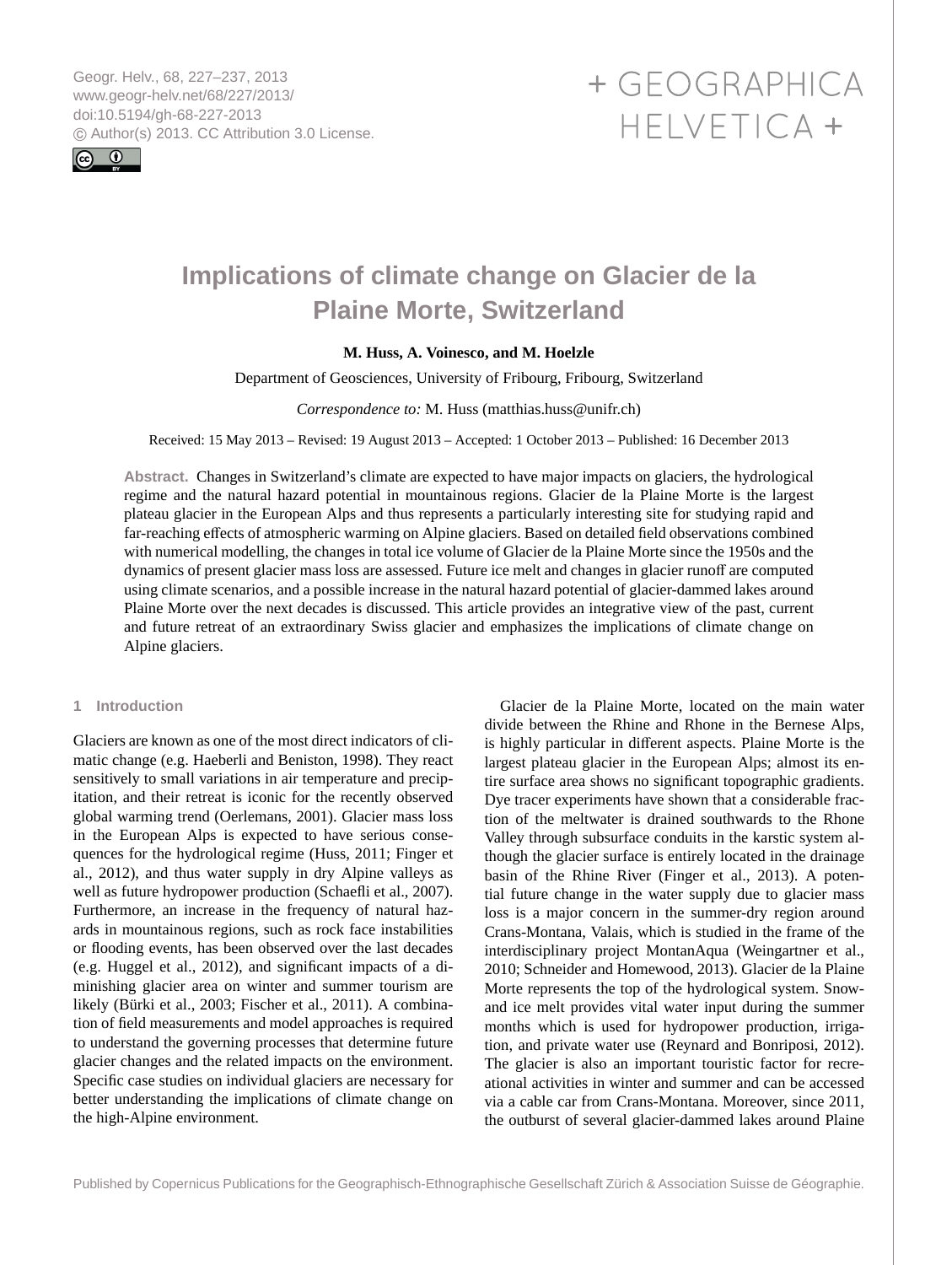Morte is documented causing floods in the Simme Valley on the Bernese side [\(Hählen,](#page-9-11) [2012\)](#page-9-11). Plaine Morte is thus an ideal testing case for an integrative assessment of various economic and environmental implications of future glacier changes.

Glacier de la Plaine Morte has already received considerable attention in glaciological literature. In the 1940s, [Süsstrunk](#page-9-12) [\(1951\)](#page-9-12) was a pioneer in applying seismic methods for the determination of ice thickness, and Glacier de la Plaine Morte was one of the first sites where this new technology was tested. Studies focusing on the chemical composition of the ice [\(Schotterer et al.,](#page-9-13) [1977\)](#page-9-13), and the drainage of meltwater through the subglacial karst were carried out [\(Maire,](#page-9-14) [1978\)](#page-9-14). More recently, the surface energy balance [\(Huwald et al.,](#page-9-15) [2009,](#page-9-15) [2012;](#page-9-16) [Bou-Zeid et al.,](#page-8-0) [2010\)](#page-8-0), and the ice surface albedo [\(Paul et al.,](#page-9-17) [2005;](#page-9-17) [Bühlmann,](#page-9-18) [2011\)](#page-9-18) were investigated. Since 2010, Plaine Morte is subject to glaciological field studies related to the MontanAqua project. Different types of measurements were performed in order to characterize the present state of the glacier, to understand its response to past, present and future climatic forcing, and to assess its hydrological importance.

This paper highlights different aspects of the response of Glacier de la Plaine Morte to climate change. We present results of a detailed ice thickness mapping, recent changes in snow accumulation and ice melt based on in situ measurements, and a reconstruction of glacier change since the 1950s. Future glacier retreat and the consequent impacts on the runoff regime are investigated using a glacio-hydrological model. We also present a new approach to estimate temporal changes in the volume and the shape of ice-dammed lakes over the next decades, and discuss the implications on the hazard potential of glacier lakes on Plaine Morte for downstream communities. This study thus provides an integrative assessment of past and future changes in a large Swiss glacier which is particular in many ways.

#### **2 Study site and field data**

Glacier de la Plaine Morte currently has an area of  $7.88 \text{ km}^2$ . More than 90% of its surface lies between 2650 and 2800 m a.s.l. which emphasizes the narrow altitude range occupied by the glacier (Fig. [1a](#page-2-0)). From the 5 km wide plateau with an average slope of less than 4°, a small glacier tongue, termed Rezligletscher, flows northwards. There is no separation between the accumulation and the ablation area. In most years, the entire glacier is snow-covered or completely snow-free at the end of summer, i.e. the equilibrium line either lies above or below the glacier. Ice flow speed seems to be very limited and some crevasses are only observed on Rezligletscher. Glacier surface structures, such as large circular depressions, probably related to cryo-karst [\(Maire,](#page-9-14) [1978\)](#page-9-14), are stable over several decades (Fig. [1a](#page-2-0)).

Considerable parts of the glacier surface are impermeable to water flow which is related to the absence of significant glacier dynamics. Meltwater thus accumulates in surface streams reaching lengths of up to 1 km and is routed to large and temporally stable moulins that conduct water vertically through the ice. Whereas most meltwater is drained along the glacier bed to the north and reappears at the tongue of Rezligletscher, a significant fraction of surface melt from the western part of Plaine Morte enters the karstic system that is connected to the Rhone Valley through subsurface conduits [\(Finger et al.,](#page-9-8) [2013\)](#page-9-8). The meltwater thus crosses the main surface water divide.

Since several years, three glacier-marginal lakes around Plaine Morte are observed. Strubelsee and Lac de Vatseret are rather small; Lac des Faverges at the south-western margin of the glacier (Fig. [1a](#page-2-0)) currently has a considerable water volume of about  $1.5 \text{ Mm}^3$  (million cubic metres) [\(Hählen,](#page-9-11) [2012\)](#page-9-11). All lakes form on impermeable sediments and are dammed by the ice on one side, thus making them potentially instable. Until 2011, no outbursts were documented (although smaller events might have gone unnoticed), and the lakes filled until the water level reached a surface overflow. In 2011–2013, however, some lakes were subject to subglacial drainage within a few days in early summer [\(Hählen,](#page-9-11) [2012\)](#page-9-11).

The ice thickness of Glacier de la Plaine Morte was measured in a 2 day field campaign in February 2010. About 20 km of tracks with a ground penetrating radar (GPR) system were achieved, covering the entire glacier [\(Voinesco,](#page-10-1) [2012\)](#page-10-1). GPR is a standard method to determine the ice thickness of Alpine glaciers and is based on the reflection of electromagnetic waves at the ice–bedrock interface (e.g. [Macheret et al.,](#page-9-19) [1993;](#page-9-19) [Bauder et al.,](#page-8-1) [2003\)](#page-8-1). We used a GPR system by Måla and a rough-terrain antenna with a frequency of 25 MHz. Data quality was excellent in the southern and western part of the glacier. In the north and east however, bedrock reflections were partly unclear, probably due to absorption by englacial water or noise due to crevasses [\(Voinesco,](#page-10-1) [2012\)](#page-10-1).

Seasonal mass balance measurements for the four hydrological years 2009/2010–2012/2013 have been carried out based on the direct glaciological method. A network of ablation stakes (Fig. [1a](#page-2-0)), placed in the ice using a steam drill, was surveyed 2–4 times over the summer season, providing monthly measurements of snow and ice ablation. At least four stakes were measured in every year. Observed ablation varies within a relatively small range. We thus assume that the limited number of measurement sites is sufficient for capturing the mass balance of the entire glacier. We measured winter accumulation in mid-April based on 100–200 snow probings (depending on the survey year) distributed over the entire glacier surface. Snow density was determined in 1–2 snow pits. The extrapolation of accumulation and ablation measurements is supported by a spatially distributed glacier mass balance model including the influence of direct solar radiation and wind redistribution [\(Huss,](#page-9-20) [2010\)](#page-9-20). This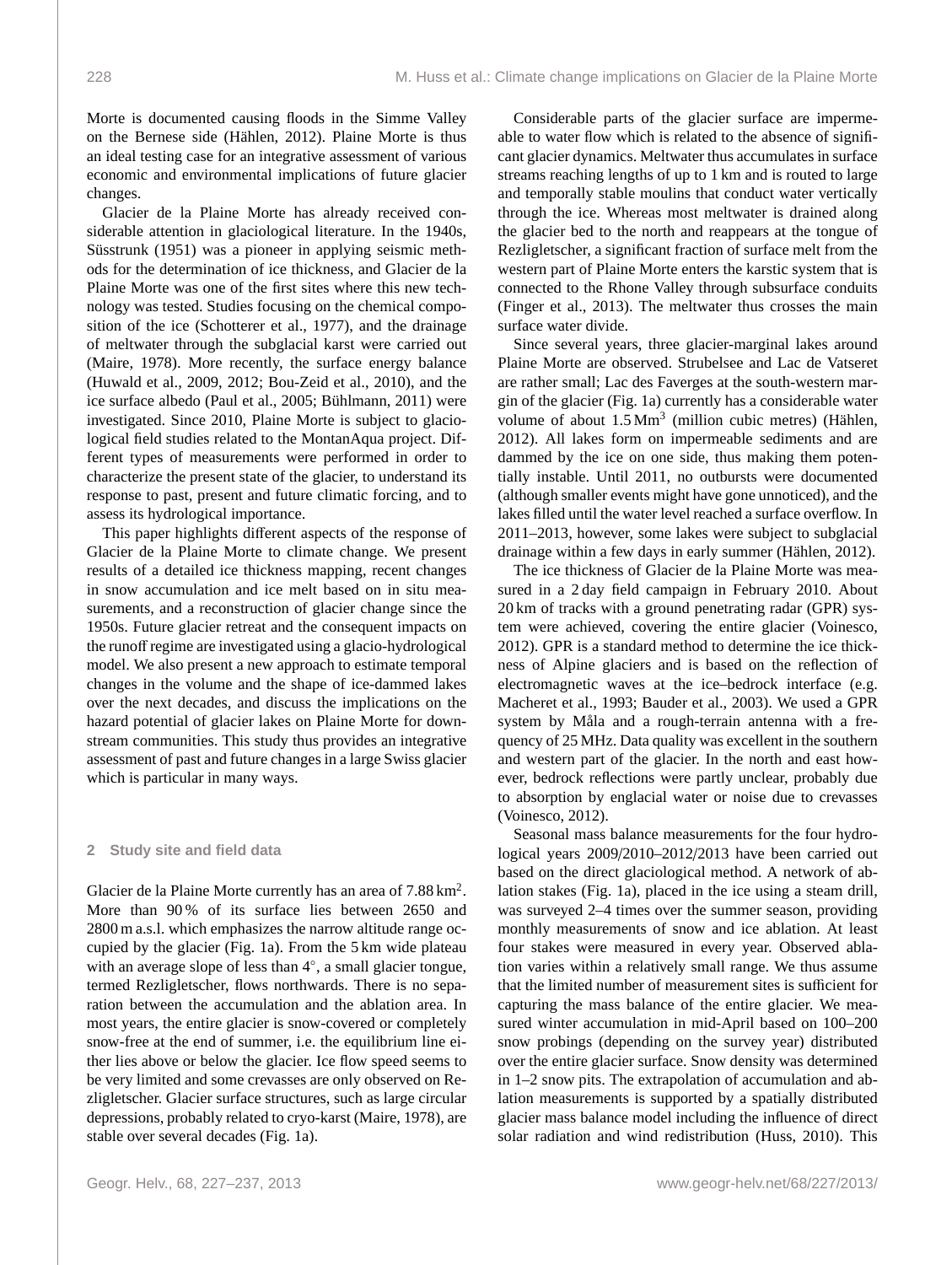

<span id="page-2-0"></span>**Figure 1. (a)** Map of Glacier de la Plaine Morte with surface topography in 2011. The position of mass balance measurement sites (diamonds), cryo-karst depressions, and ice-marginal lakes is indicated. **(b)** Ice thickness distribution of Glacier de la Plaine Morte with GPR measurement tracks. Contours show bedrock elevation. **(c, d)** Overview photographs of Glacier de la Plaine Morte.

allows calculating the seasonal glacier volume change in water equivalent (w.e.).

Information on glacier surface geometry is obtained from a digital elevation model (DEM) acquired in 2011 based on a photogrammetrical evaluation of aerial photographs (kindly provided by Oberingenieurskreis I, Thun). Another DEM for the year 1954 was established by digitizing contour lines of the first topographic map in the 1 : 25 000 scale [\(Voinesco,](#page-10-1) [2012\)](#page-10-1). Both DEMs were interpolated to a  $25m \times 25m$  grid and are accompanied by a mapping of the glacier outline. Additional high-resolution aerial photographs from Swisstopo from the years 2000, 2007 and 2010 are available providing

evidence on short-term changes in glacier extent and ice surface features.

Meteorological data are provided by MeteoSwiss weather stations at Montana (1495 m a.s.l., at 8 km from the glacier) and at Adelboden (1320 m a.s.l., 13 km). We use daily air temperature and precipitation. In addition, long-term weather data from the homogenized series at Sion (542 m a.s.l., 20 km) were used.

#### **3 Ice thickness**

The ice thickness distribution and the volume of a glacier determine its response to climate change and its importance to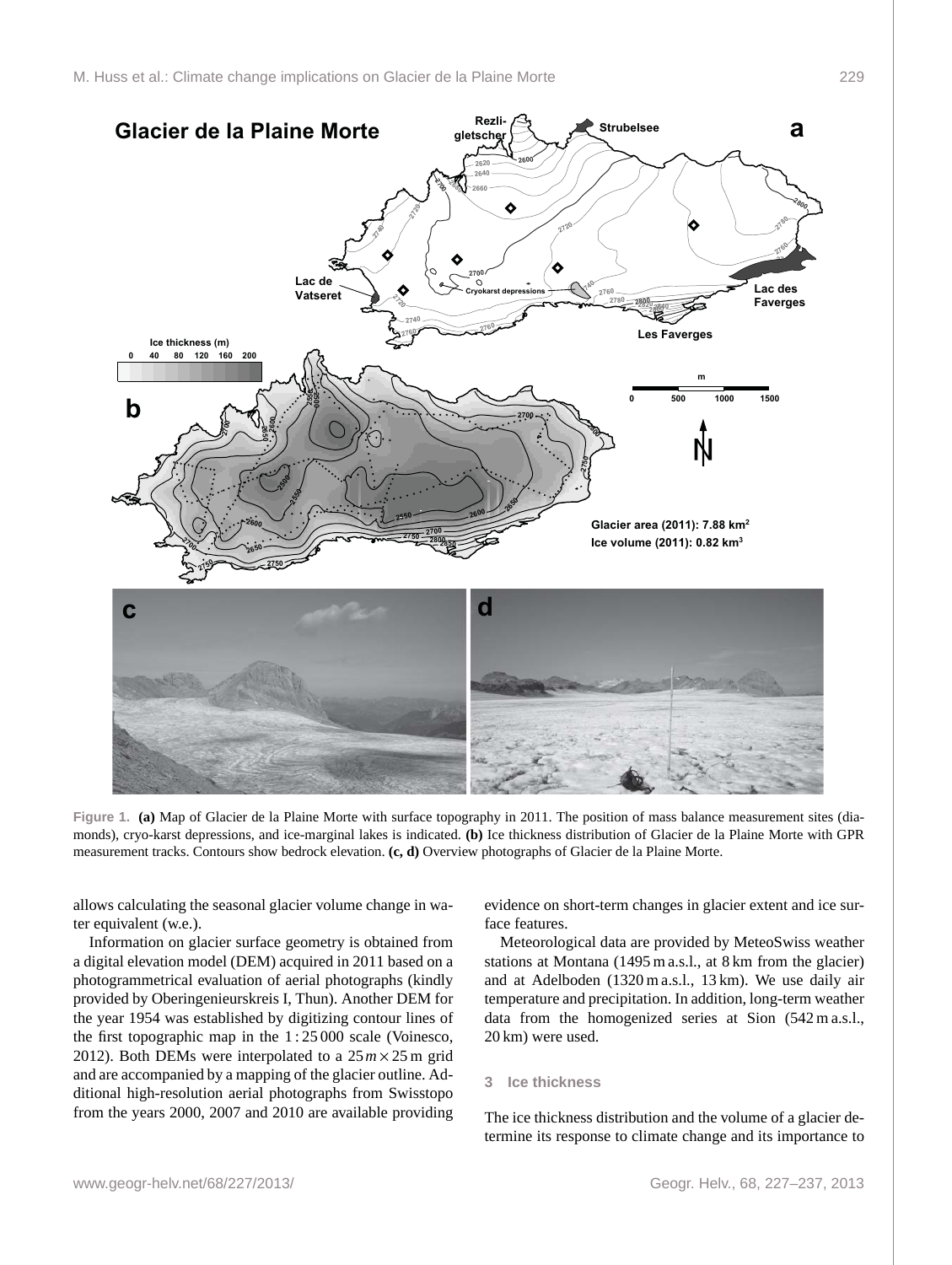local and regional hydrology (e.g. [Huss et al.,](#page-9-21) [2008b;](#page-9-21) [Gabbi](#page-9-22) [et al.,](#page-9-22) [2012\)](#page-9-22). The favourable accessibility of Plaine Morte allowed us to cover the entire glacier with the ice thickness survey thus providing complete information on subglacial bedrock topography (Fig. [1b](#page-2-0)).

GPR signals were treated and enhanced using standard processing methods [\(Voinesco,](#page-10-1) [2012\)](#page-10-1). Bedrock reflections on the GPR tracks were converted to ice thickness by assuming a radio wave velocity of  $0.169 \text{ m} \text{ ns}^{-1}$  in temperate ice (e.g. [Macheret et al.,](#page-9-19) [1993;](#page-9-19) [Blindow et al.,](#page-8-2) [2010\)](#page-8-2). Measured thickness along the GPR profiles was subsequently interpolated in space. We also used ice thickness estimates by [Süsstrunk](#page-9-12) [\(1951\)](#page-9-12) based on seismic surveys for the interpolation.

A total ice volume of  $0.82 \pm 0.1 \text{ km}^3$  is inferred for 2011<br>ig (b) The mean ice thickness of Glacier de la Plaine (Fig. [1b](#page-2-0)). The mean ice thickness of Glacier de la Plaine Morte is 104 m, the maximum thickness detected is  $226 \pm$ 18 m. The uncertainty in total ice volume is estimated based on the accuracy and the spatial representativeness of the radio-echo sounding profiles, and the quality of the bedrock reflections. Compared to the size of Plaine Morte, the ice volume is considerable and corresponds to almost 1.5 % of the glacier volume (updated to 2011) in the Swiss Alps [\(Farinotti](#page-9-23) [et al.,](#page-9-23) [2009\)](#page-9-23). The interpolated bedrock shows several depressions in the southern part of the glacier. The shape of the subglacial topography slightly resembles a bathtub (Fig. [1b](#page-2-0)). A ridge with smaller ice thicknesses separates the deepest regions from the glacier tongue. It is however difficult to judge from the direct measurements whether lakes might form in these bedrock depressions after the complete disintegration of the ice. The depressions might be drained through water channels in the karst [\(Finger et al.,](#page-9-8) [2013\)](#page-9-8), or they might be connected by valleys in the bedrock that could not be detected by the relatively coarsely spaced GPR measurements.

## **4 Glacier mass balance**

The direct mass balance measurements for the hydrological years 2009/2010–2012/2013 indicate that Glacier de la Plaine Morte currently is in a state of disequilibrium with strongly negative mass balance. One of the ski lifts on Plaine Morte had to be recently closed down due to glacier recession, and the installations of the other lift are artificially dismantled in order to warrant mechanical stability. Over the last four years, almost the entire glacier was snow-free by the end of the summer. In order to maintain an equilibrium, at least 66 % of the glacier surface would need to be covered with winter snow by September [\(Gross et al.,](#page-9-24) [1977\)](#page-9-24). Presently, three positive feedback effects further accelerate glacier mass loss. (1) As the glacier is snow-free, bare ice with a lower surface albedo is exposed. This leads to increased absorption of solar radiation, and thus enhanced melt [\(Paul et al.,](#page-9-17) [2005;](#page-9-17) [Bühlmann,](#page-9-18) [2011\)](#page-9-18). (2) With negative mass balances the glacier surface continuously lowers and is thus exposed to progressively warmer air temperatures. (3) With



<span id="page-3-0"></span>**Figure 2.** Measured seasonal mass balance of Glacier de la Plaine Morte for the hydrological years 2009/2010–2012/2013.

glacier retreat bedrock or sediments with low albedo are revealed affecting local air temperatures. As Plaine Morte does not extend beyond 2900 m a.s.l., the glacier cannot retreat to higher elevations in order to reach a new balance with the modified climatic conditions. The current ice wastage is thus a self-amplifying process. With its current geometry, the glacier could not stabilize over the next decades even with a more glacier-friendly climate than today.

Although Glacier de la Plaine Morte exhibits a very homogenous surface topography, some significant variations in winter snow depth persisted for the last years. Whereas snow accumulation is maximal in a band from the summit of Les Faverges to the glacier tongue, less snow is found in the east and the west of the glacier. These variations are attributed to preferential snow deposition related to the movement of the air masses and subsequent redistribution of unconsolidated snow by wind (e.g. [Lehning et al.,](#page-9-25) [2008\)](#page-9-25).

Compared to the quantities of winter precipitation recorded at Montana and Adelboden, the difference in snow water equivalent deposited on Plaine Morte is considerable. On average, more than five times (Montana), and three times (Adelboden) higher accumulation is found on the glacier. Plaine Morte is situated on the main water divide and receives precipitation from the north as well as from the west resulting in a strong amplification of precipitation with elevation. In addition, strong winds tend to erode snow on the surrounding mountain flanks and deposit it on the glacier.

The spatial distribution of glacier mass balance remains similar throughout the years. The most negative mass balances are found in the east of the glacier (likely explained by smaller snow accumulation), in the west (due to very low surface albedo, see [Bühlmann,](#page-9-18) [2011\)](#page-9-18), and on the glacier tongue (lower elevation, and thus higher air temperatures). However, generally, surface mass balance shows small variations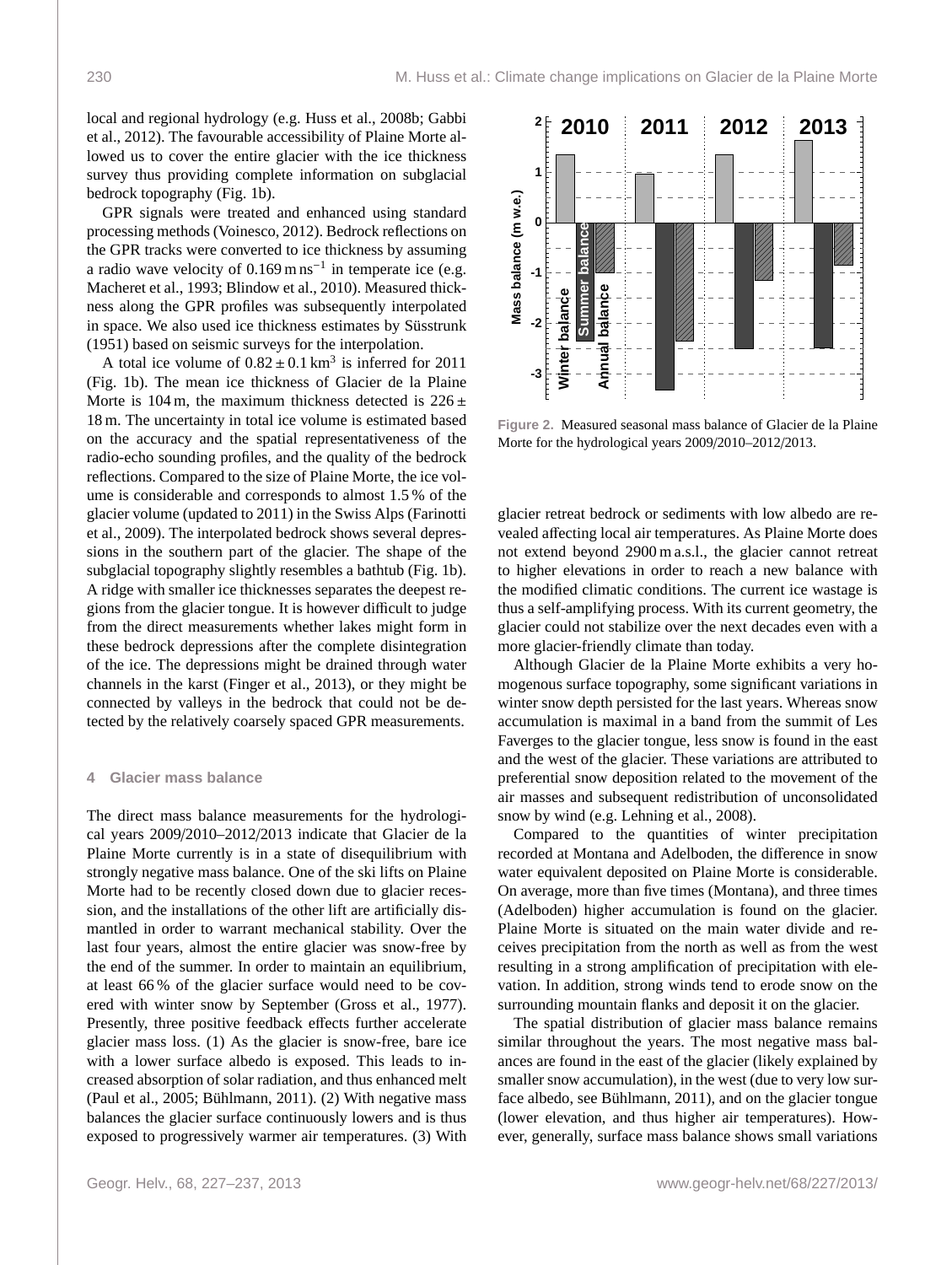

<span id="page-4-0"></span>**Figure 3.** Observed glacier surface elevation changes between 1954 and 2011. Two cross-profiles are shown in the insets.

in space compared to a typical Alpine glacier and measuring ablation at a few index sites only (Fig. [1a](#page-2-0)) has proven to be well suited to characterize the mass change of the entire glacier.

Winter mass balance was +1.35 m w.e. in 2010 and 2012 (Fig. [2\)](#page-3-0), corresponding to a mean snow depth of 3–4 m. In 2011, significantly smaller accumulation was observed, contributing to an early depletion of the winter snow. Annual mass balance was similar in 2010 and 2012, with −1.0 and −1.1 m w.e., respectively (Fig. [2\)](#page-3-0), corresponding to a loss in glacial water storage of about 8 Mm<sup>3</sup>. Glacier ice wastage in the year 2011 was extreme with a mass balance of −2.4 m w.e. The strong mass loss in 2011 is explained by the reduced winter accumulation, the hot spring leading to a complete disappearance of the protecting snow coverage already in the beginning of July, and the phase of excellent weather conditions with stable high pressure cells lasting throughout August and September. In total, almost 3 % of the total ice volume of Plaine Morte, or  $18.3 \text{ Mm}^3$  of water, was removed during 2011, providing a scenario for conditions to come in the next decades. A slightly less negative mass balance (−0.8 m w.e.) was observed despite high summer temperatures in the hydrological year 2012/2013 which is attributed to enhanced snow accumulation in winter and spring (Fig. [2\)](#page-3-0).

By differencing the DEMs of 1954 and 2011 (see e.g. [Bauder et al.,](#page-8-3) [2007\)](#page-8-3), surface elevation changes over the 57 yr period, and the total ice volume loss were determined (Fig. [3\)](#page-4-0). Glacier ice thickness has decreased by 35 m over the last six decades on average, with maximum values of 70 m. The spatial distribution of surface elevation changes

correlates with observed surface mass balance distribution supporting the hypothesis that ice flow dynamics are almost negligible on Plaine Morte. Glacier area has been reduced from  $10.0 \text{ km}^2$  in 1954 to 7.88 km<sup>2</sup> in 2011, corresponding to a relative area change of −21 %. Unlike for typical Alpine glaciers, the area loss is not primarily concentrated at the glacier tongue but is distributed around the entire glacier; a significant reduction in glacier area was also observed in the accumulation area (Fig. [3\)](#page-4-0). The length change of the glacier tongue, measured since almost one century [\(Glacio](#page-9-26)[logical reports,](#page-9-26)  $1881-2011$ ), is therefore relatively small despite the strong glacier mass loss. Ice volume has decreased from  $1.14 \text{ km}^3$  (1954) to  $0.82 \text{ km}^3$  in 2011 corresponding to a reduction of 28 %.

Using an accumulation-melt model [\(Hock,](#page-9-27) [1999;](#page-9-27) [Huss](#page-9-28) [et al.,](#page-9-28) [2008a\)](#page-9-28), annual mass balance of Glacier de la Plaine Morte was calculated based on long-term daily meteorological series from Sion. The model was calibrated on the observed ice volume change, 1954−2011 (Fig. [3\)](#page-4-0), and the spatial mass balance distribution was validated using the in situ measurements since 2009.

The mass loss of Plaine Morte is more rapid compared to the mean of glaciers in the European Alps (Fig. [4\)](#page-5-0). Longterm Alpine-wide mass balance series have been inferred from a statistical extrapolation of all available measurements [\(Huss,](#page-9-29) [2012\)](#page-9-29). Interestingly, Plaine Morte was close to equilibrium between 1960 and 2002. However, glacier melt in the late 1950s and over the last 10 yr  $(-1.7 \text{ m} \text{ w.e. yr}^{-1}$  on average) was almost double compared to the Alpine average. We explain this particular behaviour of Glacier de la Plaine Morte with its limited altitudinal range. The glacier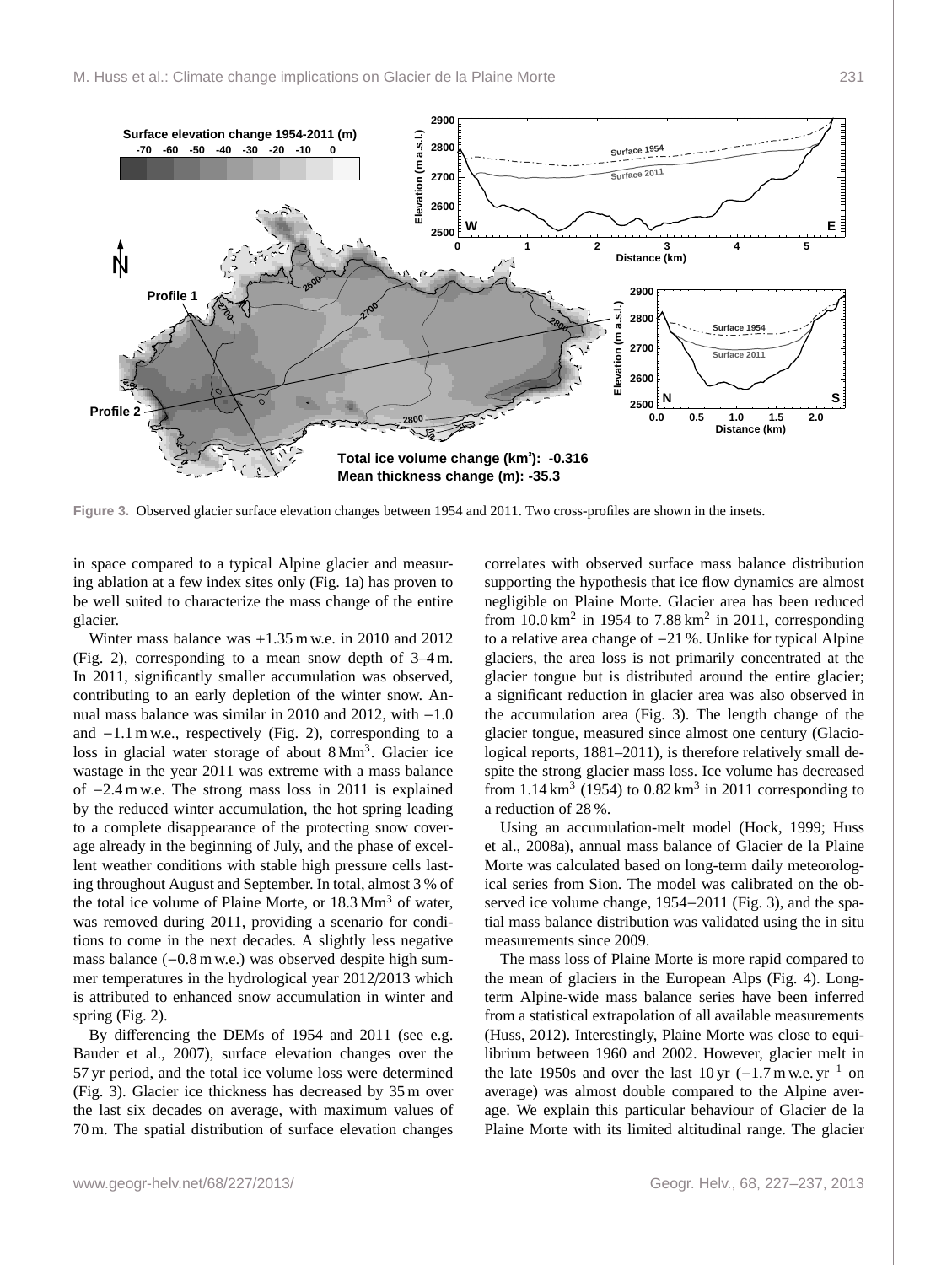

<span id="page-5-0"></span>**Figure 4.** Cumulative mass balance of Glacier de la Plaine Morte since 1954 compared to the average of the European Alps [\(Huss,](#page-9-29) [2012\)](#page-9-29). The inset shows mean mass balance in two periods.

is either completely snow-covered or snow-free at the end of the hydrological year. The albedo feedback effect is thus highly significant in shaping mass balance variations. Due to its particular geometry, the sensitivity of Glacier de la Plaine Morte to only minor shifts in climatic forcing (e.g. increased summer temperatures or reduced snow falls) is strongly enhanced, which also leads to an amplification of its response to future atmospheric warming.

#### **5 Future glacier retreat and runoff**

Glacier evolution over the 21st century and consequent impacts on the runoff regime was investigated using the glaciohydrological model GERM [\(Huss et al.,](#page-9-21) [2008b\)](#page-9-21). Based on daily temperature and precipitation data this model computes the components of the water balance (i.e. snow and ice melt, quick and slow flow, evaporation). 3-D glacier surface geometry is updated in annual time steps based on a simple mass conserving parameterization scheme. Scenarios of future climate are provided by the ENSEMBLES project [\(van der Lin](#page-10-2)[den and Mitchell,](#page-10-2) [2009\)](#page-10-2). Monthly changes in meteorological variables for the study region are given by 10 regional climate models (RCMs) [\(Bosshard et al.,](#page-8-4) [2011\)](#page-8-4). By 2100, the median scenario describes a mean annual air temperature increase of 4.2 ◦C relative to the period 1980–2009. Summer temperature increase is most pronounced, and there is a general trend towards reduced precipitation in summer and more snowfall in wintertime.

The glacier model is run using the parameters calibrated to field data and is initialized with the glacier surface geometry of 2011. The results indicate a strong lowering of the ice surface over the next decades. Glacier area change is however delayed (Fig. [5\)](#page-6-0). According to the median scenario, Glacier de la Plaine Morte will still have a size of about  $4 \text{ km}^2$  by the

year 2060 but a 86 % reduction in ice volume relative to 2011 is computed. Glacier evolution is determined by the process of non-dynamic downwasting, i.e. the glacier is not retreating to higher elevations, but is just melting down due to its geometrical constraints (Fig. [5\)](#page-6-0). By about 2080 a complete disintegration of Plaine Morte is likely with some dead ice patches remaining at the locations with the currently thickest ice.

However, the uncertainties regarding the modelling of glacier evolution over the 21st century are considerable. This is due to unknown future changes in the climate system, as well as some poorly represented feedback effects in the modelling of glacier mass balance. We have calculated the fate of Glacier de la Plaine Morte with temperature and precipitation changes provided by 10 different RCMs. Although all climate models are driven by the same  $CO<sub>2</sub>$ -emission scenario, calculated rates of glacier area change show considerable differences (Fig. [6\)](#page-6-1). Relative to today, the RCM prescribing the largest air temperature increase expects an area loss of 97 % by 2060, compared to only 31 % for the best-case climate scenario.

Future changes in stream-flow runoff from the basin of Glacier de la Plaine Morte were calculated with the combined model for glacier retreat and catchment water balance (GERM, [Huss et al.,](#page-9-21) [2008b\)](#page-9-21). Consistent with a number of studies on the 21st century discharge changes in glacierized drainage basins (e.g. [Braun et al.,](#page-9-30) [2000;](#page-9-30) [Farinotti et al.,](#page-9-31) [2012;](#page-9-31) [Bavay et al.,](#page-8-5) [2013\)](#page-8-5), a significant increase in annual runoff volume is found for the next decades. This is explained by the release of water from long-term glacial storage, i.e. negative glacier mass balances. After reaching a maximum between about 2040 and 2060, runoff strongly decreases as the shrinking glacier area can no longer provide large quantities of additional meltwater. After the complete demise of the glacier, the annual runoff converges to the precipitation sum that is not expected to change significantly over the 21st century. The decrease in total runoff volume is thus limited compared to the present situation. The changes for the summer months, however, are substantial. Whereas discharge in July and August shows a considerable increase until 2060, masking out any potential future water scarcity, there is a sharp regime shift between 2060 and 2080, which is explained by a strong glacier retreat due to an almost complete exhaustion of the glacial water reservoir (Fig. [7\)](#page-6-2). A reduction in August runoff of 83 % is evident between 2040 and 2100. This trend might represent a serious problem in dry Alpine valleys, as there water is most urgently needed during the summer months. Conversely, an increase in runoff from the basin of Glacier de la Plaine Morte is expected for winter, spring and autumn towards the end of the 21st century (Fig. [7\)](#page-6-2). Although the present partitioning of glacial meltwater from Glacier de la Plaine Morte between the Rhine and the Rhone has been investigated in detail [\(Finger et al.,](#page-9-8) [2013\)](#page-9-8), inferring future fractions of water draining north, or south through channels in the karst is difficult and highly uncertain.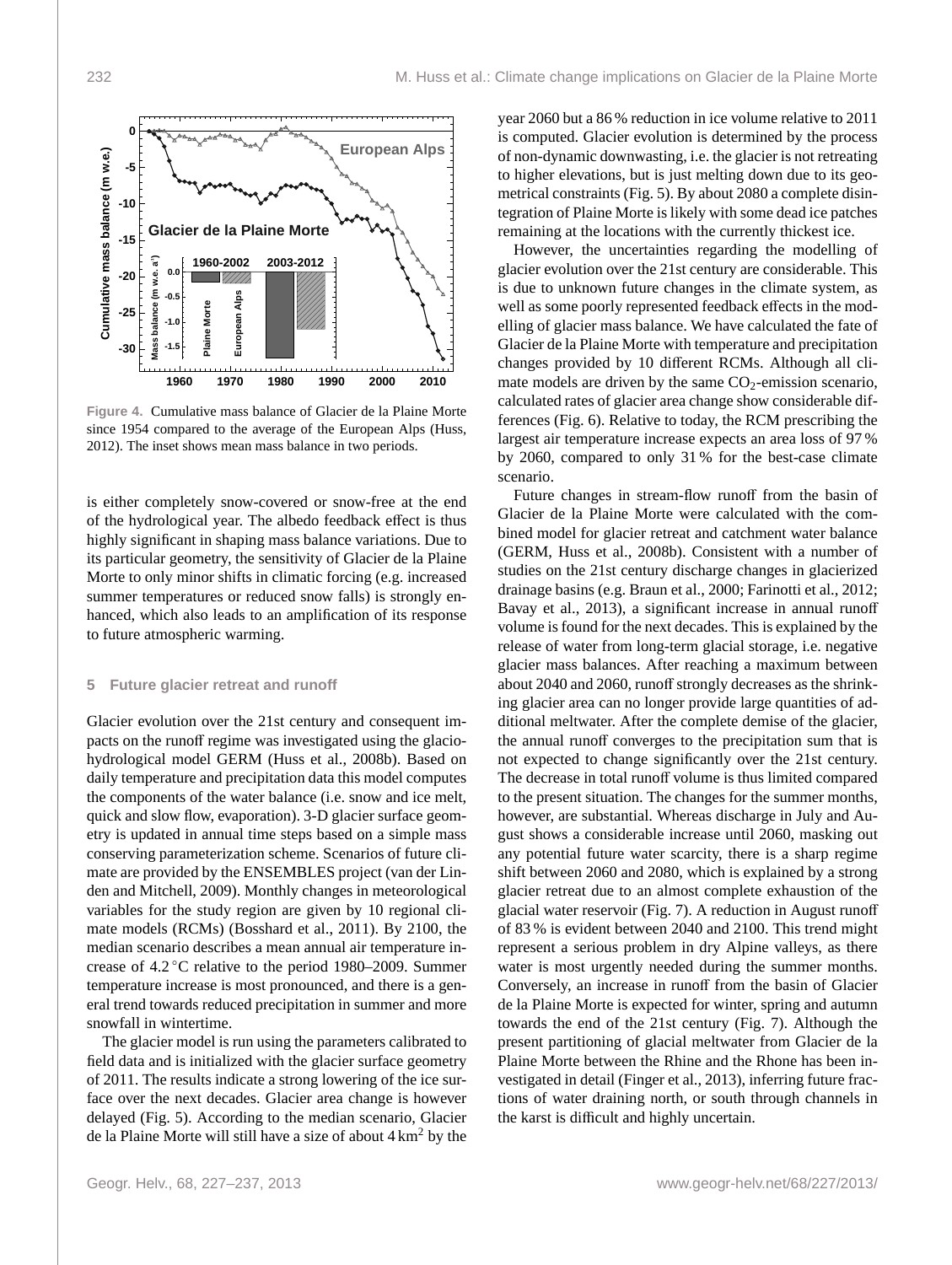

<span id="page-6-0"></span>**Figure 5.** Calculated retreat of Glacier de la Plaine Morte.



<span id="page-6-1"></span>**Figure 6.** Calculated changes in future glacier area based on 10 RCMs. The ice volume relative to 2011 is given (mean and range).

#### **6 Glacier-dammed lakes**

Ice-dammed lakes around Plaine Morte (Fig. [1a](#page-2-0)) represent a considerable hazard potential for the Simme Valley north of the glacier. The floods of 2011 and 2012 occurred in late July. Fortunately they did not cause any destruction. Whereas the drainage of Lac de Vatseret seemed to be linked with the outburst of Lac des Faverges, the largest lake on Plaine Morte, in 2011 and 2012, the filling and emptying of Strubelsee is probably decoupled [\(Hählen,](#page-9-11) [2012\)](#page-9-11). River discharge in the Simme increased by a factor of more than 2 within only 1 day during the outburst of Lac des Faverges in 2012. A real-time monitoring of all glacier lakes set up by the local authorities is in place and is operational for early warning [\(Hählen,](#page-9-11) [2012\)](#page-9-11). This chapter will not enter the processes and dynamics involved in the lake outburst events that yet remain to be investigated in more detail but provides some tentative trends for the possible future evolution of Lac des Faverges, the largest ice-dammed lake on Plaine Morte.



<span id="page-6-2"></span>**Figure 7.** Future changes in the runoff regime in the drainage basin of Glacier de la Plaine Morte. The average for the period 1961–1990 is shown.

Lac des Faverges is filled up annually. Meltwater accumulates in the lake basin after the onset of the melting season. After reaching a maximum level of 2752 m a.s.l., lake water was drained over a stable superficial channel in the moraine deposits towards the Tièche basin south of the glacier before 2012. With the glacier mass loss of the last years, the lake basin has been progressively enlarged, thus increasing the hazard potential. The surface area of Lac des Faverges has grown by more than 50 % between 2007 and 2011 to  $0.13 \text{ km}^2$  according to aerial photographs (Fig. [9a](#page-8-6)).

The future evolution of Lac des Faverges will determine the need for additional downvalley protection measures. With the ongoing wastage of Glacier de la Plaine Morte the further growth of the lake in the next years and decades is probable. The modelled change in 3-D ice surface geometry according to the median climate scenario (Fig. [5\)](#page-6-0), and the bedrock elevation obtained from the GPR measurements (Fig. [1b](#page-2-0)) provide the basis for assessing future changes in lake geometry and volume. By completely filling the simulated lake basin for each year in the period 2011–2050 until an overflow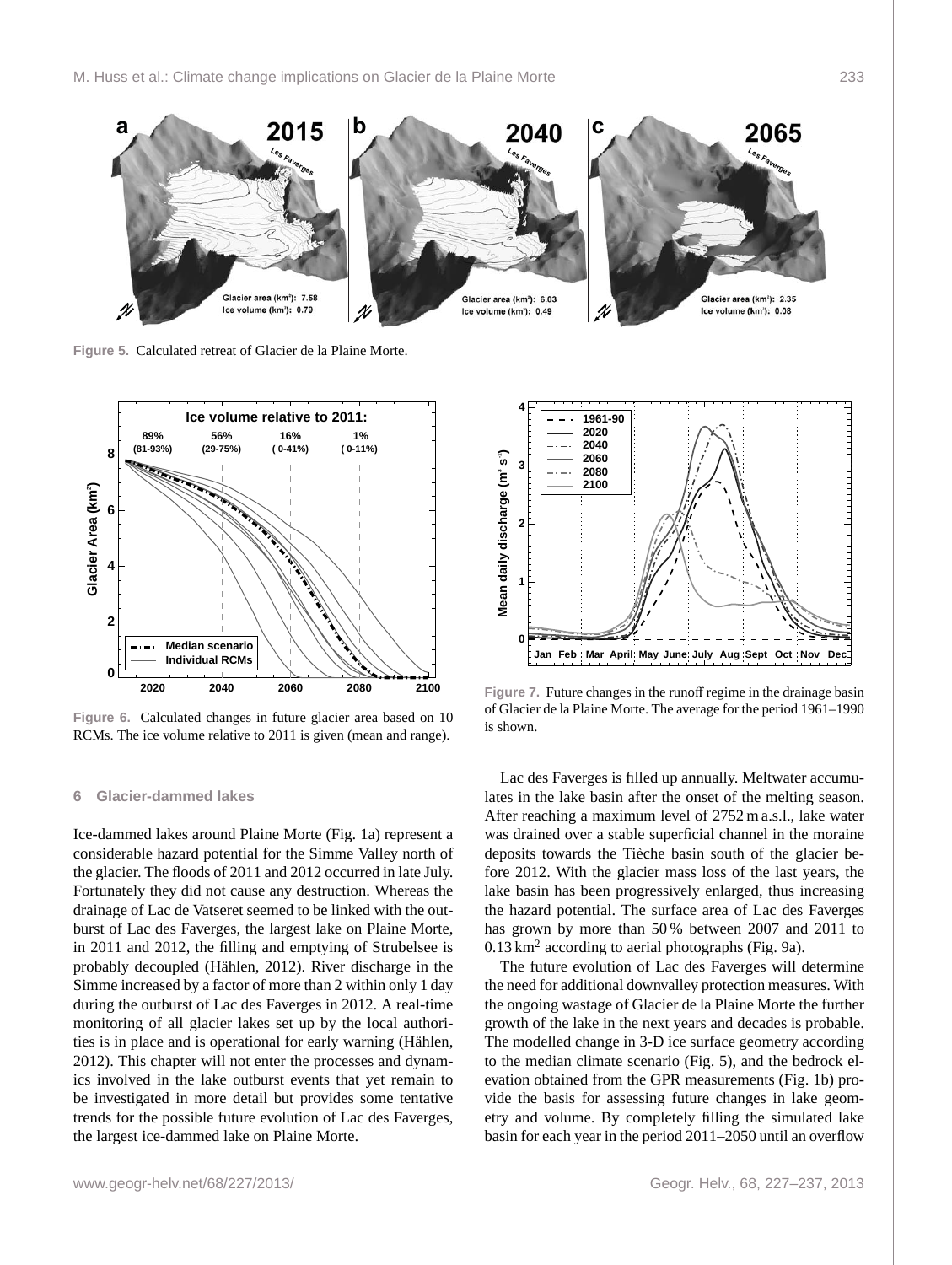

<span id="page-7-0"></span>**Figure 8.** Observed amplification of ice surface lowering between 1954 and 2011 for a profile at Lac des Faverges (Fig. [1a](#page-2-0)). The empirical function used to simulate future growth of the lake basin is shown, and parameters are given.

either to the south or to the north/west is reached, we calculate the shape and the potentially stored water volume of Lac des Faverges. An important factor that needs to be accounted for in this evaluation is the effect of lake water on local ice surface elevation change. An increase in ice flow speed and calving rate triggering a subsidence of the glacier surface has been reported for glaciers in contact with freshwater lakes [\(Funk and Röthlisberger,](#page-9-32) [1989;](#page-9-32) [Tsutaki et al.,](#page-10-3) [2011\)](#page-10-3). This factor is not included in the modelled glacier retreat using GERM and needs to be added. We apply a simple approach based on observed ice surface elevation changes on Plaine Morte. Between 1954 and 2011, surfaces close to the glacier lakes have been subject to stronger lowering compared to areas unaffected by the presence of a lake (Fig. [3\)](#page-4-0). Based on this direct observational evidence it was found that ice thickness loss is enhanced by a factor of roughly 2 in the lake basins over long timescales (Fig. [8\)](#page-7-0). This evidence is used to define a simple empirical relation that allows calculating the local amplification of typical surface lowering due to negative mass balance as a quadratic function of the distance to the lake (Fig. [8\)](#page-7-0).

We expect major changes in Lac des Faverges over the next decades leading to (i) a decrease in maximal lake level, (ii) a westward shift of the lake by almost 1 km, and (iii) a significant increase in potential volume (Fig. [9\)](#page-8-6). Due to the projected lowering of the glacier, the surface overflow to the Tièche basin has already been deactivated in 2013 (I. Kull, personal communication, 2013) and all lake water will drain towards the Simme Valley. Our model indicates a rapid growth of the lake at its western shore (Fig. [9a](#page-8-6)) and a lowering of the maximal lake level of 2–3 m yr<sup>−</sup>1 (Fig. [9b](#page-8-6), c),

corresponding to the calculated annual glacier mass balance. Due to accelerated recession of the glacier margin from the mountain flank confining Plaine Morte to the south, the potential lake volume is expected to simultaneously grow and to reach more than  $8 \text{ Mm}^3$  by 2050. A complete filling of this large basin is however unlikely as the annual runoff yield of the lake catchment is barely sufficient. According to our analysis the lake basin will be rapidly reduced after 2050 as the ice dam is subject to strong lowering.

The uncertainties in the projections of Lac des Faverges are high, as (1) the rate of glacier retreat (Fig. [6\)](#page-6-1), (2) the ice melt dynamics close to the lake (Fig. [8\)](#page-7-0), and (3) the future changes in the subglacial hydrological system are difficult to estimate. The configuration of the drainage system (3) determines whether meltwater is actually trapped in the lake basin in spring, or if the sub- or englacial drainage channels remain open throughout the winter season (e.g. [Röthlisberger,](#page-9-33) [1972;](#page-9-33) [Werder et al.,](#page-10-4) [2010\)](#page-10-4). A potentially dangerous glacier lake could only form with the condition of a seasonally impermeable ice dam. Continued monitoring of the ice-dammed lakes around Plaine Morte is required to ensure the early recognition of a hazardous lake evolution.

### **7 Conclusions**

Glacier de la Plaine Morte is highly vulnerable to small changes in climatic forcing due to its limited altitude range. Using various field data and modelling approaches the implications of climate change on this remarkable glacier was assessed and perspectives for future adaptive measures in response to glacio-hydrological impacts are provided. Our study indicates that Glacier de la Plaine Morte is currently in a state of strong disequilibrium with average ice volume losses of more than  $10 \text{ m}^3 \text{ yr}^{-1}$ . Although winter snow accumulation on the glacier can be up to five times higher than corresponding precipitation sums at the nearby mountain flanks of the Rhone Valley, snow coverage on the glacier has been completely depleted by the beginning of August in recent years. This causes a significant albedo feedback that further enhances glacier melt. We interpret this effect as the reason for the more sensitive climate change response of Glacier de la Plaine in comparison to other Alpine glaciers. Climate scenarios indicate that the presently more than 200 m thick ice of Plaine Morte will have entirely melted by the end of this century. This will have serious consequences on the hydrological regime with a strong decrease in runoff yield during the summer months. Over the next decades an increase in the hazard potential due to rapid drainage of icedammed lakes around Glacier de la Plaine Morte is likely, and requires a continuation of the ongoing monitoring efforts on glacier lakes.

Despite the wealth of data collected on Glacier de la Plaine Morte and the application of different model approaches to assess future glacier changes, the uncertainties in projected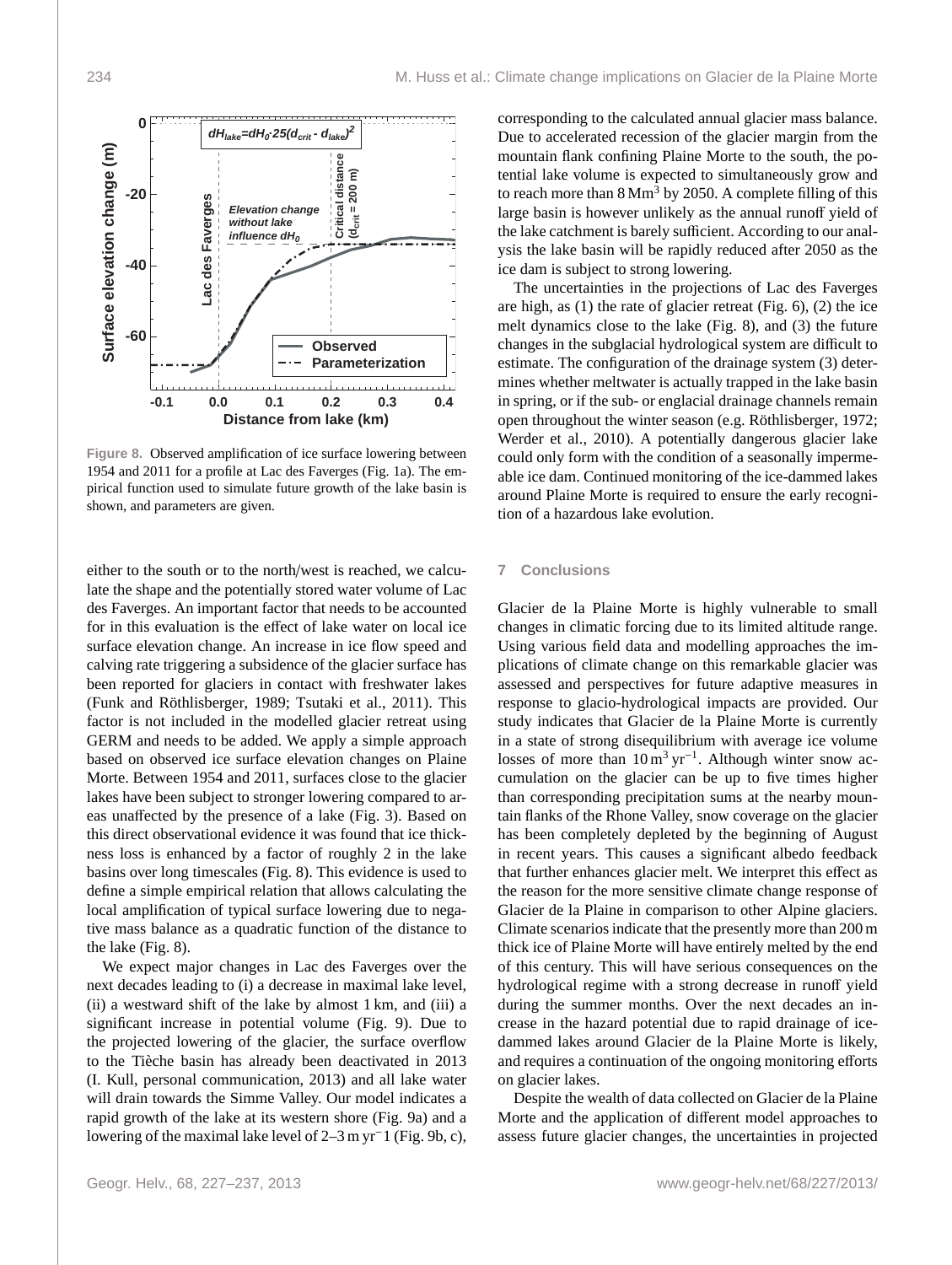

<span id="page-8-6"></span>**Figure 9.** Simulated future changes in Lac des Faverges (Fig. [1a](#page-2-0)). **(a)** Map with observed lake extent in 2007 and 2011, and modelled potential lake geometries in 2020, 2030, 2040 and 2050. Ice surface contours refer to the year 2050. The temporal changes in calculated lake volumes are given in the inset. **(b, c)** Two cross-profiles through Lac des Faverges with modelled glacier surfaces and lakes.

glacier response to climate change are still considerable. This is due to the spread in climate change scenarios, and several insufficiently understood feedback effects, such as possible changes in ice surface albedo hampering the reliability of our forecasts. Additional research on Glacier de la Plaine Morte is needed to enhance the understanding of glaciological processes that start to become relevant in the near future. This will also allow improving projections of changes in the natural hazard potential due to the outburst of glacier-dammed lakes and the implications for downvalley communities.

**Acknowledgements.** This study is funded within the NFP61 "Sustainable Water Management" (project number 125964) by the Swiss National Foundation, and the monitoring is supported by the Swiss Earth Observatory Network (SEON) since 2013. We are grateful to the numerous people that contributed to the collection of field data, in particular to M. Fischer and K. Naegeli. We thank N. Hählen, Oberingenieurkreis I, Thun, for providing the DEM for 2011 and their comments. Weather data were obtained from MeteoSwiss.

Edited by: E. Reynard Reviewed by: two anonymous referees

#### **References**

- <span id="page-8-1"></span>Bauder, A., Funk, M., and Gudmundsson, G. H.: The ice thickness distribution of Unteraargletscher (Switzerland), Ann. Glaciol., 37, 331–336, 2003.
- <span id="page-8-3"></span>Bauder, A., Funk, M., and Huss, M.: Ice volume changes of selected glaciers in the Swiss Alps since the end of the 19th century, Ann. Glaciol., 46, 145–149, 2007.
- <span id="page-8-5"></span>Bavay, M., Gruenewald, T., and Lehning, M.: Response of snow cover and runoff to climate change in high Alpine catchments of Eastern Switzerland, Adv. Water Res., 55, 4–16, 2013.
- <span id="page-8-2"></span>Blindow, N., Suckro, S. K., Rückamp, M., Braun, M., Schindler, M., Breuer, B., Saurer, H., Simões, J. C., and Lange, M. A.: Geometry and thermal regime of the King George Island ice cap, Antarctica, from GPR and GPS, Ann. Glaciol., 51, 103–109, 2010.
- <span id="page-8-4"></span>Bosshard, T., Kotlarski, S., Ewen, T., and Schär, C.: Spectral representation of the annual cycle in the climate change signal, Hydrol. Earth Syst. Sci., 15, 2777–2788, doi:10.5194/[hess-15-2777-](http://dx.doi.org/10.5194/hess-15-2777-2011) [2011,](http://dx.doi.org/10.5194/hess-15-2777-2011) 2011.
- <span id="page-8-0"></span>Bou-Zeid, E., Higgins, C., Huwald, H., Meneveau, C., and Parlange, M. B.: Field study of the dynamics and modelling of subgridscale turbulence in a stable atmospheric surface layer over a glacier, J. Fluid Mech., 665, 480–515, 2010.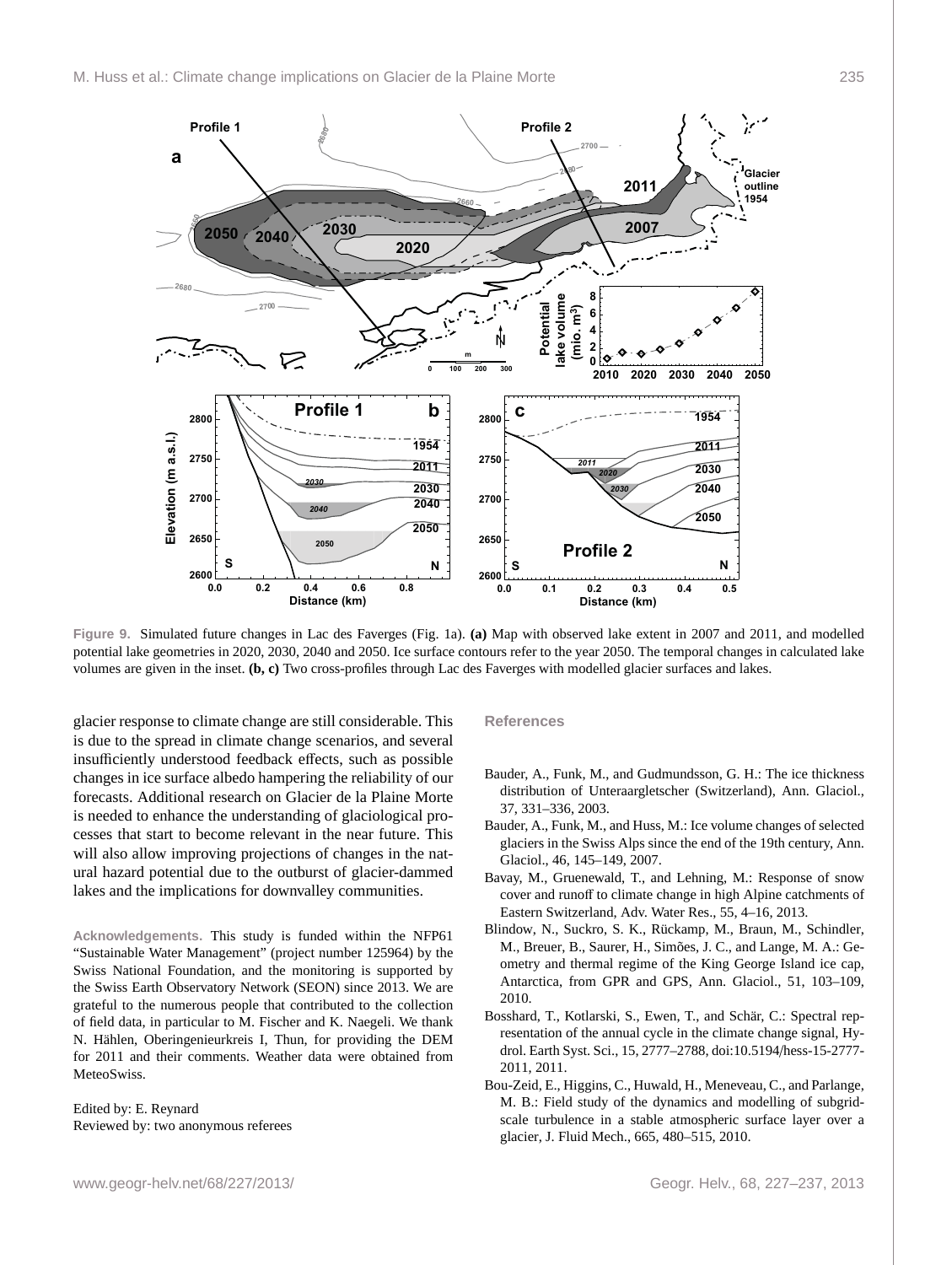- <span id="page-9-30"></span>Braun, L. N., Weber, M., and Schulz, M.: Consequences of climate change for runoff from Alpine regions, Ann. Glaciol., 31, 19–25, 2000.
- <span id="page-9-18"></span>Bühlmann, E.: Influence of particulate matter on observed albedo reductions on Plaine Morte glacier, Swiss Alps, M.Sc. thesis, University of Bern, 2011.
- <span id="page-9-6"></span>Bürki, R., Elsasser, B., and Abegg, B.: Climate change: Impacts on the tourism industry in mountain areas, Proceedings of the 1st International Conference on Climate Change and Tourism, Djerba, 9–11 April 2003.
- <span id="page-9-23"></span>Farinotti, D., Huss, M., Bauder, A., and Funk, M.: An estimate of the glacier ice volume in the the Swiss Alps, Global Planet. Change, 68, 225–231, 2009.
- <span id="page-9-31"></span>Farinotti, D., Usselmann, S., Huss, M., Bauder, A., and Funk, M.: Runoff evolution in the Swiss Alps: projections for selected highalpine catchments based on ENSEMBLES scenarios, Hydrol. Process., 26, 1909–1924, 2012.
- <span id="page-9-3"></span>Finger, D., Heinrich, G., Gobiet, A., and Bauder, A.: Projections of future water resources and their uncertainty in a glacierized catchment in the Swiss Alps and the subsequent effects on hydropower production during the 21st century, Water Resour. Res., 48, W02521, doi:10.1029/[2011WR010733,](http://dx.doi.org/10.1029/2011WR010733) 2012.
- <span id="page-9-8"></span>Finger, D., Hugentobler, A., Huss, M., Voinesco, A., Wernli, H., Fischer, D., Weber, E., Jeannin, P.-Y., Kauzlaric, M., Wirz, A., Vennemann, T., Hüsler, F., Schädler, B., and Weingartner, R.: Identification of glacial meltwater runoff in a karstic environment and its implication for present and future water availability, Hydrol. Earth Syst. Sci., 17, 3261–3277, doi:10.5194/[hess-17-3261-](http://dx.doi.org/10.5194/hess-17-3261-2013) [2013,](http://dx.doi.org/10.5194/hess-17-3261-2013) 2013.
- <span id="page-9-7"></span>Fischer, A., Olefs, M., and Abermann, J.: Glaciers, snow and ski tourism in Austria's changing climate, Ann. Glaciol., 52, 89–96, 2011.
- <span id="page-9-32"></span>Funk, M. and Röthlisberger, H.: Forecasting the effects of a planned reservoir that will partially flood the tongue of Unteraargletscher in Switzerland, Ann. Glaciol., 13, 76–80, 1989.
- <span id="page-9-22"></span>Gabbi, J., Farinotti, D., Bauder, A., and Maurer, H.: Ice volume distribution and implications on runoff projections in a glacierized catchment, Hydrol. Earth Syst. Sci., 16, 4543–4556, doi:10.5194/[hess-16-4543-2012,](http://dx.doi.org/10.5194/hess-16-4543-2012) 2012.
- <span id="page-9-26"></span>Glaciological reports: The Swiss Glaciers, 1880–2006/07, Tech. Rep. 1–128, Yearbooks of the Cryospheric Commission of the Swiss Academy of Sciences (SCNAT), published since 1964 by Laboratory of Hydraulics, Hydrology and Glaciology (VAW) of ETH Zürich, 1881–2011.
- <span id="page-9-24"></span>Gross, G., Kerschner, H., and Patzelt, G.: Methodische Untersuchungen über die Schneegrenze in alpinen Gletschergebieten, Zeitschrift für Gletscherkunde und Glazialgeologie, 12, 223– 251, 1977.
- <span id="page-9-0"></span>Haeberli, W. and Beniston, M.: Climate change and its impacts on glaciers and permafrost in the Alps, Ambio, 27, 258–265, 1998.
- <span id="page-9-11"></span>Hählen, N.: Ausbruch Gletschersee Faverges, Oberingenieurkreis I, Tiefbauamt des Kantons Bern, Gemeinde Lenk, 2012.
- <span id="page-9-27"></span>Hock, R.: A distributed temperature-index ice- and snowmelt model including potential direct solar radiation, J. Glaciol., 45, 101– 111, 1999.
- <span id="page-9-5"></span>Huggel, C., Allen, S., Deline, P., Fischer, L., Noetzli, J., and Ravanel, L.: Ice thawing, mountains falling – are alpine rock slope failures increasing?, Geology Today, 28, 98–104, 2012.
- <span id="page-9-20"></span>Huss, M.: Mass balance of Pizolgletscher, Geogr. Helv., 65, 80–91, doi:10.5194/[gh-65-80-2010,](http://dx.doi.org/10.5194/gh-65-80-2010) 2010.
- <span id="page-9-2"></span>Huss, M.: Present and future contribution of glacier storage change to runoff from macroscale drainage basins in Europe, Water Resour. Res., 47, W07511, doi:10.1029/[2010WR010299,](http://dx.doi.org/10.1029/2010WR010299) 2011.
- <span id="page-9-29"></span>Huss, M.: Extrapolating glacier mass balance to the mountain-range scale: the European Alps 1900–2100, The Cryosphere, 6, 713– 727, doi:10.5194/[tc-6-713-2012,](http://dx.doi.org/10.5194/tc-6-713-2012) 2012.
- <span id="page-9-28"></span>Huss, M., Bauder, A., Funk, M., and Hock, R.: Determination of the seasonal mass balance of four Alpine glaciers since 1865, J. Geophys. Res., 113, F01015, doi:10.1029/[2007JF000803,](http://dx.doi.org/10.1029/2007JF000803) 2008a.
- <span id="page-9-21"></span>Huss, M., Farinotti, D., Bauder, A., and Funk, M.: Modelling runoff from highly glacierized alpine drainage basins in a changing climate, Hydrol. Process., 22, 3888–3902, 2008b.
- <span id="page-9-15"></span>Huwald, H., Higgins, C. W., Boldi, M.-O., Bou-Zeid, E., Lehning, M., and Parlange, M. B.: Albedo effect on radiative errors in air temperature measurements, Water Resour. Res., 45, W08431, doi:10.1029/[2008WR007600,](http://dx.doi.org/10.1029/2008WR007600) 2009.
- <span id="page-9-16"></span>Huwald, H., Selker, J. S., Tyler, S. W., Calaf, M., van de Giesen, N. C., and Parlange, M. B.: Carbon monoxide as a tracer of gas transport in snow and other natural porous media, Geophys. Res. Lett., 39, L02504, doi:10.1029/[2011GL050247,](http://dx.doi.org/10.1029/2011GL050247) 2012.
- <span id="page-9-25"></span>Lehning, M., Loewe, H., Ryser, M., and Raderschall, N.: Inhomogeneous precipitation distribution and snow transport in steep terrain, Water Resour. Res., 44, W07404, doi:10.1029/[2007WR006545,](http://dx.doi.org/10.1029/2007WR006545) 2008.
- <span id="page-9-19"></span>Macheret, Y. Y., Moskalevsky, M. Y., and Vasilenko, E. V.: Velocity of radio waves in glaciers as an indicator of their hydrothermal state, structure and regime, J. Glaciol., 39, 373–384, 1993.
- <span id="page-9-14"></span>Maire, R.: Les karsts sous-glaciaires et leurs relations avec le karst profond, Rev. Geogr. Alp., 66, 139–148, 1978.
- <span id="page-9-1"></span>Oerlemans, J.: Glaciers and climate change, A. A. Balkema Publishers, 2001.
- <span id="page-9-17"></span>Paul, F., Machguth, H., and Kääb, A.: On the impact of glacier albedo under conditions of extreme glacier melt: the summer of 2003 in the Alps, EARSeL eProceedings, 4, 139–149, 2005.
- <span id="page-9-10"></span>Reynard, E. and Bonriposi, M.: Water use management in dry mountains of Switzerland. The case of Crans-Montana-Sierre area, in: The impact of urbanisation, industrial, agricultural and forest technologies on the natural environment, edited by: Neményi, M. and Balint, H., Sopron, Nyugatmagyarorszagi Egyetem, 281–301, 2012.
- <span id="page-9-33"></span>Röthlisberger, H.: Water pressure in intra- and subglacial channels, J. Glaciol., 11, 177–203, 1972.
- <span id="page-9-4"></span>Schaefli, B., Hingray, B., and Musy, A.: Climate change and hydropower production in the Swiss Alps: quantification of potential impacts and related modelling uncertainties, Hydrol. Earth Syst. Sci., 11, 1191–1205, doi:10.5194/[hess-11-1191-](http://dx.doi.org/10.5194/hess-11-1191-2007) [2007,](http://dx.doi.org/10.5194/hess-11-1191-2007) 2007.
- <span id="page-9-9"></span>Schneider, F. and Homewood, C.: Exploring water governance arrangements in the Swiss Alps from a perspective of adaptive capacity, Mt. Res. Dev., 33, 225–233, 2013.
- <span id="page-9-13"></span>Schotterer, U., Finkel, R., Oeschger, H., Siegenthaler, U., Wahlen, M., Bart, G., Gaggeler, H., and von Gunten, H. R.: Isotope measurements on firn and ice cores from alpine glaciers, Proc. Symp. Isotopes and Impurities in Snow and Ice, Grenoble 1975, IAHS, 118, 232–236, 1977.
- <span id="page-9-12"></span>Süsstrunk, A.: Sondage du glacier par la méthode sismique, La Houille Blanche, A, 309–318, 1951.